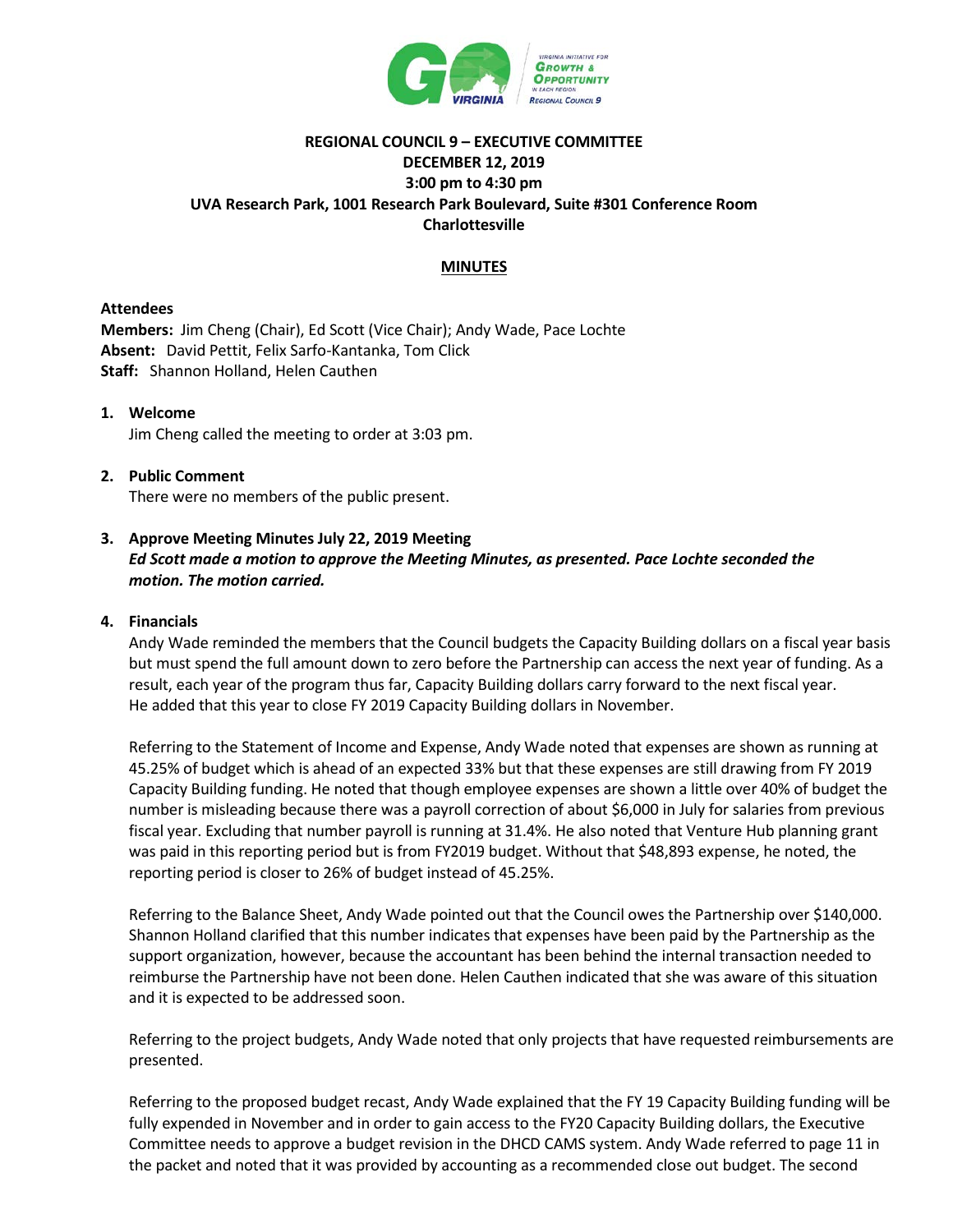

column represents the CAMS budget revision to close out FY18 dollars and the column on the right represents the recast of budget items to close the FY 19 Capacity Building budget to zero in order to access the FY 2020 Capacity Building dollars.

*Pace Lochte made a motion to approve the Financials as presented. Ed Scott seconded the motion. The motion carried.* 

## **5. Camoin 310 Contract Extension – Rural Entrepreneurship**

Jim Cheng shared that contract extension letter dated November 4 was signed with Camoin 310 and the project is being overseen by himself and Ed Scott and that Tom Click, Kurt Krueger, Miles Friedman, and Patrick Mauney were serving on the Task Force. He added that there was a kick-off call on November 26 and stakeholder sessions have been scheduled in rural localities on January 9, 15, and 16 of 2020. Jim Cheng added that Shannon Holland collaborated with rural economic development partners to develop a rural entrepreneurship inventory asset list and provided to Camoin in order to accelerate a gap analysis.

Pace Lochte added that she and the Friends of Venture Central team were socializing the "Venture Hub" business plan with constituents. She expects that there will be more to report soon as they are working with a potential funder to support sustainability for the project.

## **6. Project Updates**

Shannon Holland offered updates on Region 9 project activities. She noted that GWC PTEC and the Crafting Higher Paying jobs projects had specific issues for which input was needed. She gave specific summaries as follows:

- o CV Site Readiness (ECB): Although the project is completed, the budget is not expected to be closed until reporting obligations are complete.
- o Catalyst: The applicant has hosted two pitch sessions where local Founders help select participants. At this point, the first cohort has been chosen. Local economic developers attend and observe so that applicants can also be connected to services, as needed.
- o Regional Business Park: Timmons group and Louisa County hosted an interactive workshop for the industrial park stakeholders that was very well received.
- o Cybersecurity (ECB): The project has advised that it won't be completed until after February because the CA2EY application process has changed and PVCC cannot apply until February. Germanna has already achieved it. The project contract expires June 2020 and the team doesn't have definitive plans yet for a follow-up grant.
- o GWC
	- The project contract expires in April 2020 and there are several issues requiring guidance.
	- Metrics: As noted in the applicant's presentation at a previous Council meeting, registrations for both the machinists and welding programs are less than expected. The school leadership has taken several approaches to address the situation. To date, they have reported 5 trained versus a goal of 30; and, 33 NIMS certifications versus a goal of 100. A recent budget revision was approved to get the project some marketing dollars to do outreach with businesses hiring machinists to drive a solution. A meeting is planned for January 2020.
	- Welding School: In late October, the grant contact advised us that the County Attorney advised her that the welding school tenant had not been paying rent. The attorney is following protocol to address. It was noted that it was unclear if all the purchased equipment was in the inventory. The County has temporarily stopped renovation work to address the situation. The County is working diligently to identify solutions to continue running the welding school, check equipment inventory and take appropriate action, and complete the project by the contract end date. At this time, they are discussing the possibility of Germanna CC taking over the school.
- o Crafting Higher Paying Jobs: Although reported metrics are strong many milestones have been delayed for several reasons. It is possible, the project may need a contract extension to address. The main